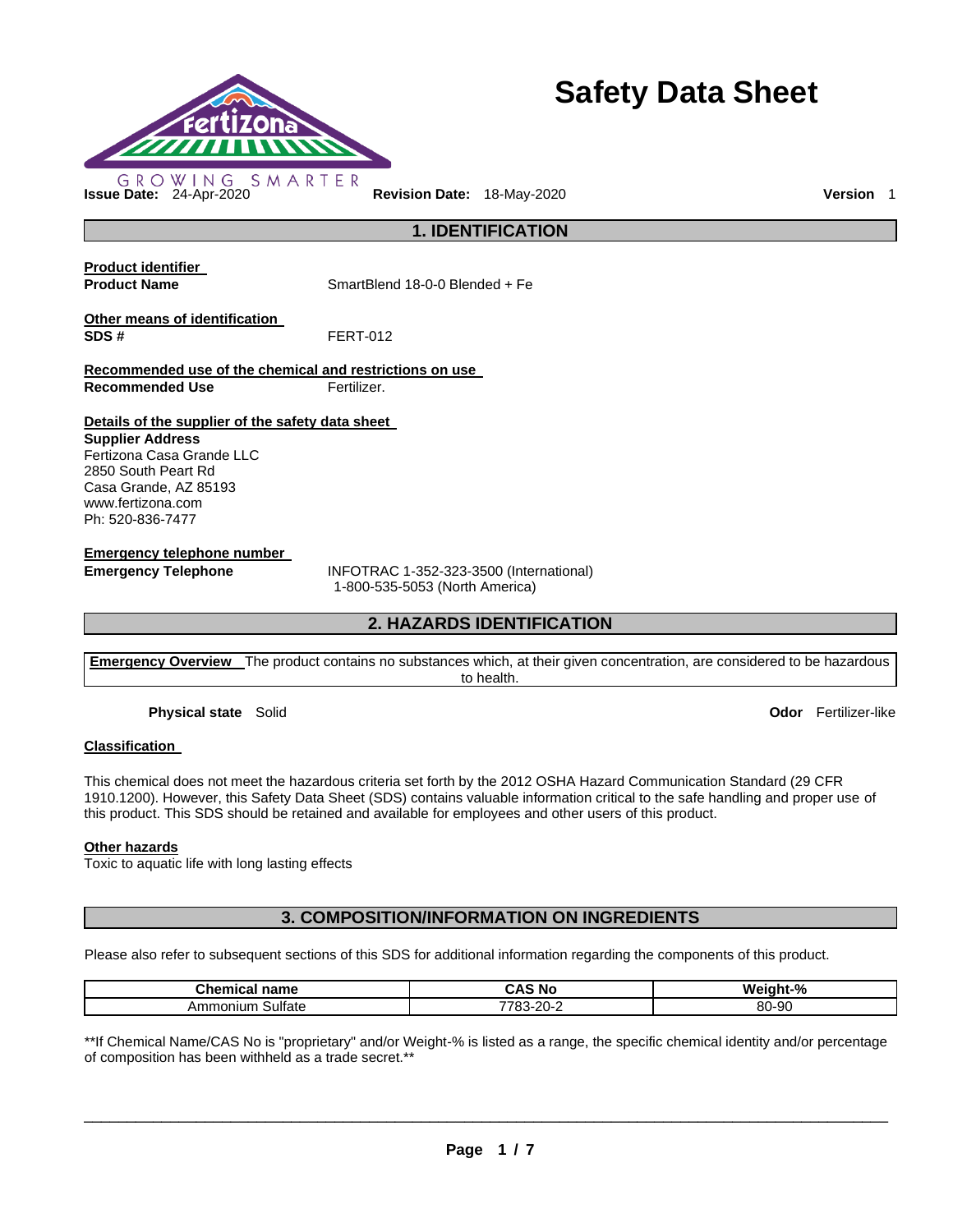### \_\_\_\_\_\_\_\_\_\_\_\_\_\_\_\_\_\_\_\_\_\_\_\_\_\_\_\_\_\_\_\_\_\_\_\_\_\_\_\_\_\_\_\_\_\_\_\_\_\_\_\_\_\_\_\_\_\_\_\_\_\_\_\_\_\_\_\_\_\_\_\_\_\_\_\_\_\_\_\_\_\_\_\_\_\_\_\_\_\_\_\_\_ **4. FIRST AID MEASURES**

### **Description of first aid measures**

| <b>General Advice</b> | Provide this SDS to medical personnel for treatment.                                                                                                                                                                 |
|-----------------------|----------------------------------------------------------------------------------------------------------------------------------------------------------------------------------------------------------------------|
| <b>Eye Contact</b>    | Rinse cautiously with water for several minutes. Remove contact lenses, if present and<br>easy to do. Continue rinsing. If eye irritation persists: Get medical advice/attention.                                    |
| <b>Skin Contact</b>   | Wash with plenty of water. Take off contaminated clothing. Wash contaminated clothing<br>before reuse. If skin irritation persists, call a physician.                                                                |
| <b>Inhalation</b>     | Remove exposed individual(s) to fresh air for 20 minutes. Consult a physician/poison center<br>if individual's condition declines or if symptoms persist.                                                            |
| Ingestion             | Rinse mouth. Do NOT induce vomiting. Drink 1 or 2 glasses of water. Never give anything<br>by mouth to an unconscious person. Call a poison center or doctor/physician if you feel<br>unwell.                        |
|                       | Most important symptoms and effects, both acute and delayed                                                                                                                                                          |
| <b>Symptoms</b>       | May be harmful if swallowed. May be harmful in contact with skin. Mechanical eye irritation<br>is possible. Contact with skin may cause mechanical irritation. Inhalation may cause<br>respiratory tract irritation. |
|                       | Indication of any immediate medical attention and special treatment needed                                                                                                                                           |

**Notes to Physician Treat symptomatically.** 

### **5. FIRE-FIGHTING MEASURES**

#### **Suitable Extinguishing Media**

Use extinguishing measures that are appropriate to local circumstances and the surrounding environment.

**Unsuitable Extinguishing Media** Not determined.

### **Specific Hazards Arising from the Chemical**

Product is not flammable.

**Hazardous combustion products** Carbon oxides.

### **Protective equipment and precautions for firefighters**

As in any fire, wear self-contained breathing apparatus pressure-demand, MSHA/NIOSH (approved or equivalent) and full protective gear.

### **6. ACCIDENTAL RELEASE MEASURES**

### **Personal precautions, protective equipment and emergency procedures**

| <b>Personal Precautions</b> | Wear protective clothing as described in Section 8 of this safety data sheet. Ventilate area<br>of leak or spill. |
|-----------------------------|-------------------------------------------------------------------------------------------------------------------|
|                             |                                                                                                                   |

### **Environmental precautions**

| <b>Environmental precautions</b> | Do not allow into any sewer, on the ground or into any body of water. See Section 12 for |
|----------------------------------|------------------------------------------------------------------------------------------|
|                                  | additional Ecological Information.                                                       |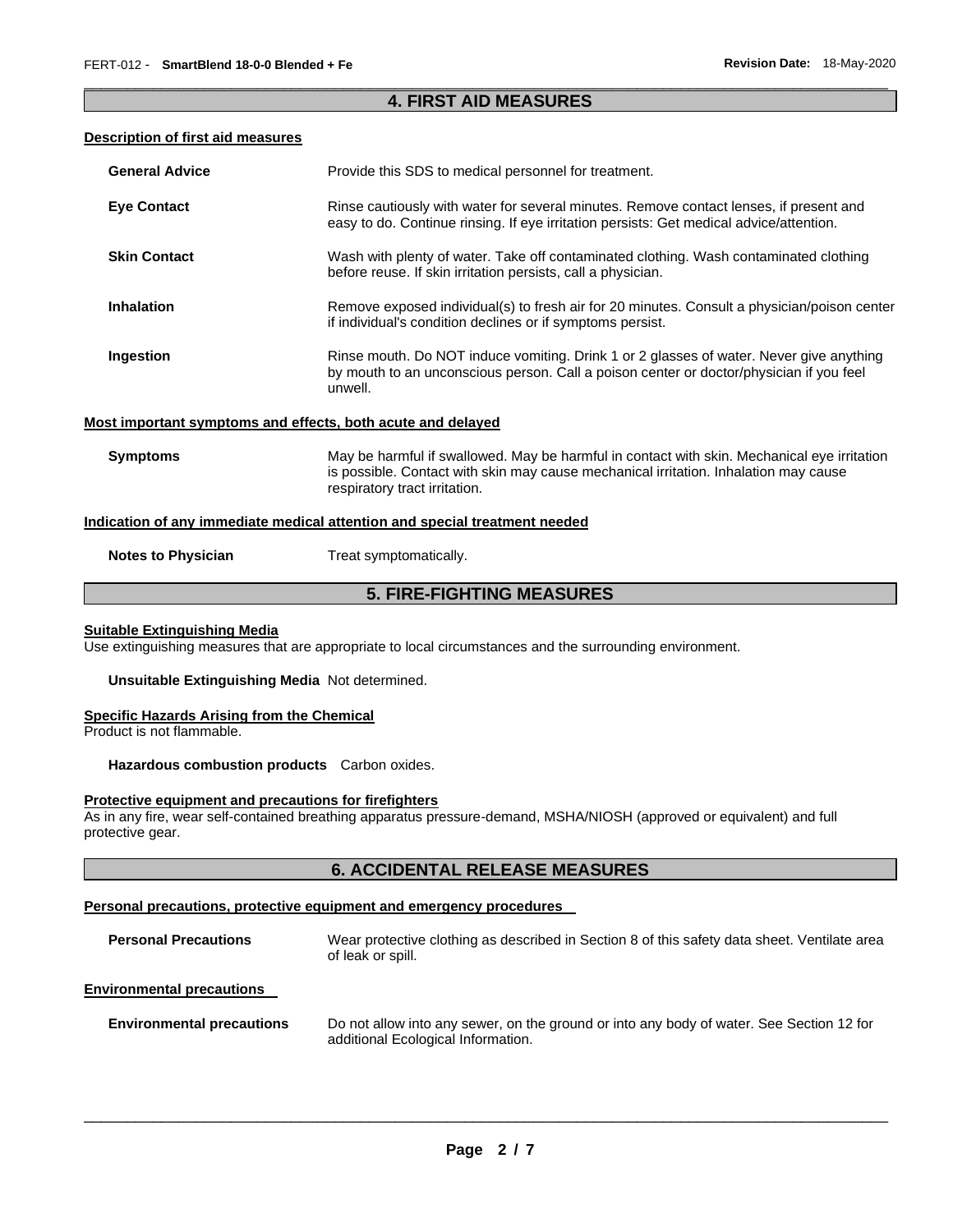### **Methods and material for containment and cleaning up**

**Methods for Clean-Up Avoid creating dust. Reclaim where possible. Sweep up and shovel into suitable containers** for disposal. For waste disposal, see section 13 of the SDS.

\_\_\_\_\_\_\_\_\_\_\_\_\_\_\_\_\_\_\_\_\_\_\_\_\_\_\_\_\_\_\_\_\_\_\_\_\_\_\_\_\_\_\_\_\_\_\_\_\_\_\_\_\_\_\_\_\_\_\_\_\_\_\_\_\_\_\_\_\_\_\_\_\_\_\_\_\_\_\_\_\_\_\_\_\_\_\_\_\_\_\_\_\_

### **7. HANDLING AND STORAGE**

#### **Precautions for safe handling**

**Advice on Safe Handling** Avoid generation of dust. Wear eye/face protection. Wear protective gloves/protective clothing. Do not eat, drink or smoke when using this product. Use personal protection recommended in Section 8. Wash face, hands and any exposed skin thoroughly after handling. Avoid breathing dusts. Use only in well ventilated areas. Observe precautions found on the label.

#### **Conditions for safe storage, including any incompatibilities**

**Storage Conditions Keep containers tightly closed in a dry, cool and well-ventilated place.** 

**Incompatible Materials Strong oxidizing agents. Strong acids. Strong bases.** 

### **8. EXPOSURE CONTROLS/PERSONAL PROTECTION**

**Exposure Guidelines** This product, as supplied, does not contain any hazardous materials with occupational exposure limits established by the region specific regulatory bodies

#### **Appropriate engineering controls**

| <b>Engineering Controls</b>     | Maintain eye wash fountain and quick-drench facilities in work area.                                                                                                                                                                                                                                                 |  |
|---------------------------------|----------------------------------------------------------------------------------------------------------------------------------------------------------------------------------------------------------------------------------------------------------------------------------------------------------------------|--|
|                                 | Individual protection measures, such as personal protective equipment                                                                                                                                                                                                                                                |  |
| <b>Eye/Face Protection</b>      | Safety glasses as a minimum for protection. Refer to 29 CFR 1910.133 for eye and face<br>protection regulations.                                                                                                                                                                                                     |  |
| <b>Skin and Body Protection</b> | Wear protective gloves and protective clothing. Refer to 29 CFR 1910.138 for appropriate<br>skin and body protection.                                                                                                                                                                                                |  |
| <b>Respiratory Protection</b>   | If necessary, wear a MSHA/NIOSH-approved respirator. Refer to 29 CFR 1910.134 for<br>respiratory protection requirements.                                                                                                                                                                                            |  |
|                                 | General Hygiene Considerations Avoid contact with skin, eyes and clothing. After handling this product, wash hands before<br>eating, drinking, or smoking. If contact occurs, remove contaminated clothing. If needed,<br>take first aid action shown on section 4 of this SDS. Launder contaminated clothing before |  |

### **9. PHYSICAL AND CHEMICAL PROPERTIES**

### **Information on basic physical and chemical properties**

| <b>Physical state</b> | Solid  |
|-----------------------|--------|
| Appearance            | Not de |
| Color                 | Not de |

**Appearance** Not determined **Odor** Fertilizer-like

reuse.

**Color** Not determined **Odor Threshold** Not determined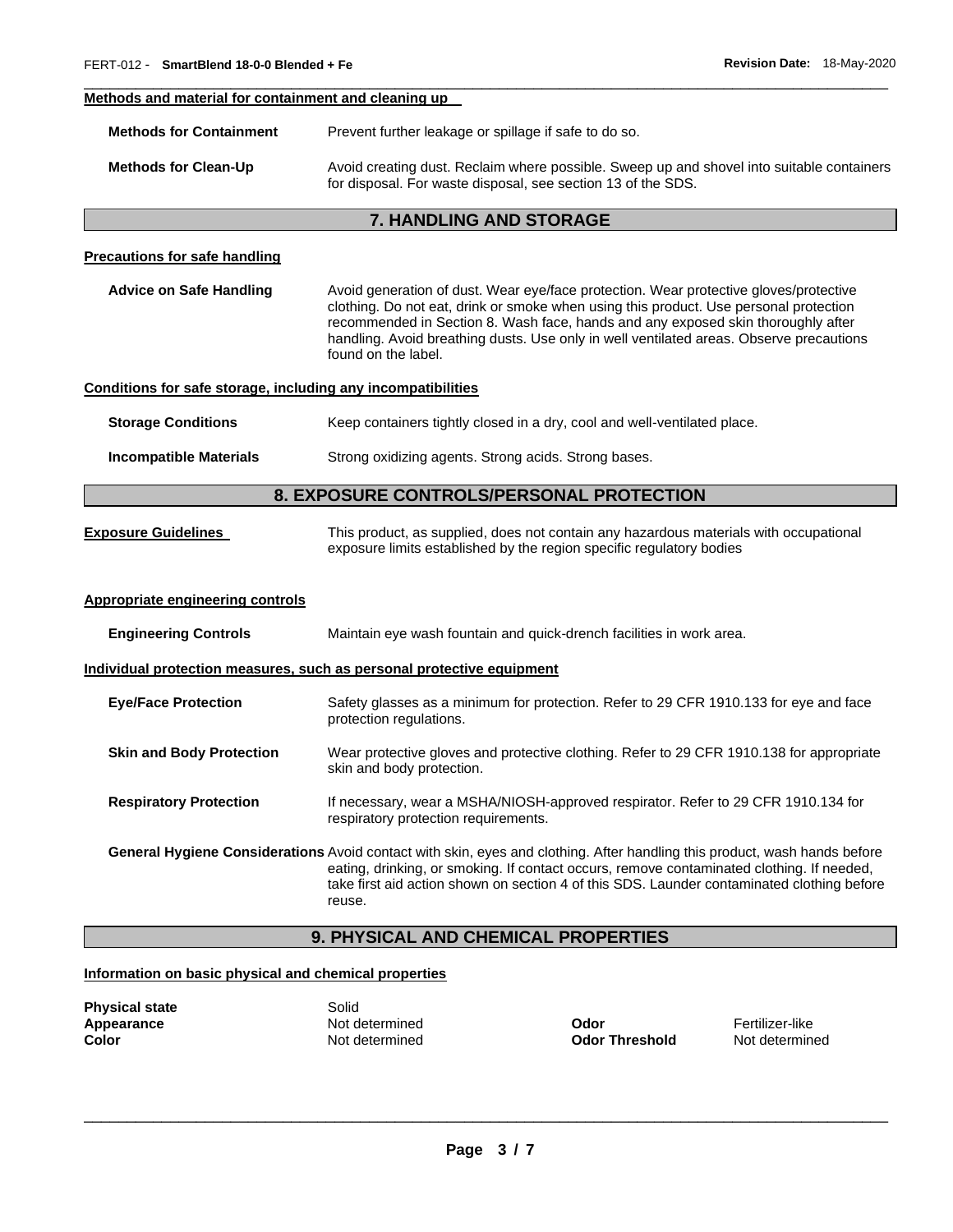### FERT-012 - **SmartBlend 18-0-0 Blended + Fe Revision Date:** 18-May-2020

| <b>Property</b>                           | Values           | Remarks<br>∙ Method |  |
|-------------------------------------------|------------------|---------------------|--|
| рH                                        | Not determined   |                     |  |
| Melting point / freezing point            | Not determined   |                     |  |
| Boiling point / boiling range             | Not determined   |                     |  |
| <b>Flash point</b>                        | Not determined   |                     |  |
| <b>Evaporation Rate</b>                   | Not determined   |                     |  |
| <b>Flammability (Solid, Gas)</b>          | Not determined   |                     |  |
| <b>Flammability Limit in Air</b>          |                  |                     |  |
| Upper flammability or explosive<br>limits | Not determined   |                     |  |
| Lower flammability or explosive<br>limits | Not determined   |                     |  |
| <b>Vapor Pressure</b>                     | Not determined   |                     |  |
| <b>Vapor Density</b>                      | Not determined   |                     |  |
| <b>Relative Density</b>                   | Not determined   |                     |  |
| <b>Water Solubility</b>                   | Soluble in water |                     |  |
| Solubility in other solvents              | Not determined   |                     |  |
| <b>Partition Coefficient</b>              | Not determined   |                     |  |
| <b>Autoignition temperature</b>           | Not determined   |                     |  |
| <b>Decomposition temperature</b>          | Not determined   |                     |  |
| <b>Kinematic viscosity</b>                | Not determined   |                     |  |
| <b>Dynamic Viscosity</b>                  | Not determined   |                     |  |
| <b>Explosive Properties</b>               | Not determined   |                     |  |
| <b>Oxidizing Properties</b>               | Not determined   |                     |  |

### **Remarks • Method**

## **10. STABILITY AND REACTIVITY**

#### **Reactivity**

Not reactive under normal conditions.

### **Chemical stability**

Stable under recommended storage conditions.

### **Possibility of hazardous reactions**

None under normal processing.

### **Conditions to Avoid**

Keep out of reach of children. Avoid generation of dust.

### **Incompatible materials**

Strong oxidizing agents. Strong acids. Strong bases.

### **Hazardous decomposition products**

None known based on information supplied.

### **11. TOXICOLOGICAL INFORMATION**

### **Information on likely routes of exposure**

**Product Information** 

| <b>Eye Contact</b>  | May cause temporary irritation on eye contact.                                           |
|---------------------|------------------------------------------------------------------------------------------|
| <b>Skin Contact</b> | Prolonged contact may cause redness and irritation. May be harmful in contact with skin. |
| <b>Inhalation</b>   | May cause irritation if inhaled.                                                         |
| Ingestion           | May be harmful if swallowed. May cause discomfort if swallowed.                          |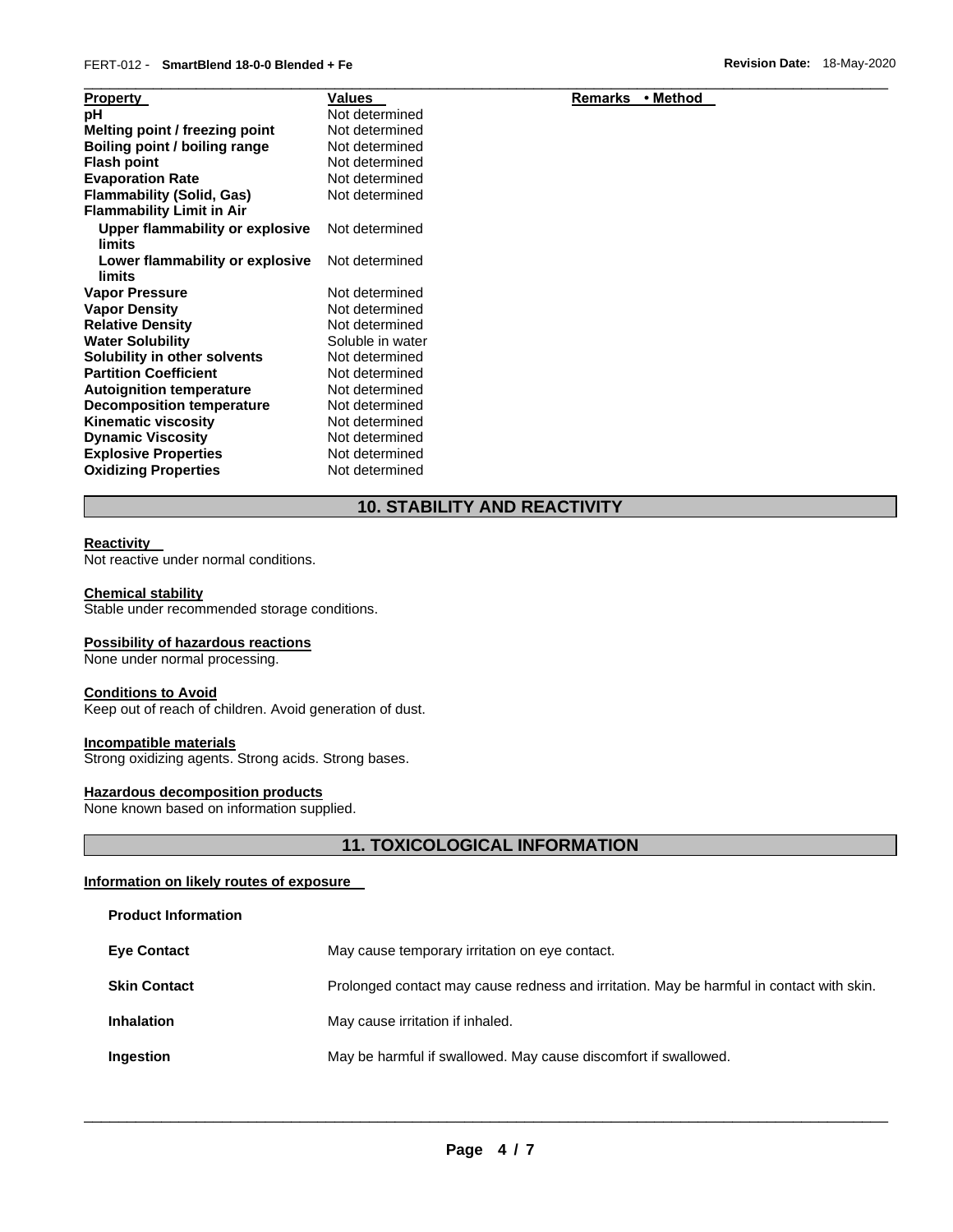### **Component Information**

| <b>Chemical name</b> | Oral LD50               | <b>Dermal LD50</b> | <b>Inhalation LC50</b> |
|----------------------|-------------------------|--------------------|------------------------|
| Ammonium Sulfate     | ์ Rat<br>$= 2840$ mg/kg | (Rat<br>2000 mg/kg |                        |
| 7783-20-2            |                         |                    |                        |

\_\_\_\_\_\_\_\_\_\_\_\_\_\_\_\_\_\_\_\_\_\_\_\_\_\_\_\_\_\_\_\_\_\_\_\_\_\_\_\_\_\_\_\_\_\_\_\_\_\_\_\_\_\_\_\_\_\_\_\_\_\_\_\_\_\_\_\_\_\_\_\_\_\_\_\_\_\_\_\_\_\_\_\_\_\_\_\_\_\_\_\_\_

#### **Symptoms related to the physical, chemical and toxicological characteristics**

### **Delayed and immediate effects as well as chronic effects from short and long-term exposure**

**Carcinogenicity** Based on the information provided, this product does not contain any carcinogens or potential carcinogens as listed by OSHA, IARC or NTP.

#### **Numerical measures of toxicity**

### **The following values are calculated based on chapter 3.1 of the GHS document** .

| Oral LD50          | 3,155.60 mg/kg |
|--------------------|----------------|
| <b>Dermal LD50</b> | 2,224.40 mg/kg |

### **12. ECOLOGICAL INFORMATION**

#### **Ecotoxicity**

Toxic to aquatic life with long lasting effects.

#### **Component Information**

| <b>Chemical name</b> | Algae/aguatic plants | <b>Fish</b>                          | <b>Crustacea</b>                 |
|----------------------|----------------------|--------------------------------------|----------------------------------|
| Ammonium Sulfate     |                      | 250: 96 h Brachydanio rerio mg/L     | 14: 48 h Daphnia magna mg/L LC50 |
| 7783-20-2            |                      | LC50 32.2 - 41.9: 96 h               | 423: 24 h Daphnia magna mg/L     |
|                      |                      | Oncorhynchus mykiss mg/L LC50        | EC50                             |
|                      |                      | flow-through 18: 96 h Cyprinus       |                                  |
|                      |                      | carpio mg/L LC50 123 - 128: 96 h     |                                  |
|                      |                      | Poecilia reticulata mg/L LC50        |                                  |
|                      |                      | semi-static 460 - 1000: 96 h         |                                  |
|                      |                      | Leuciscus idus mg/L LC50 static      |                                  |
|                      |                      | 420: 96 h Brachydanio rerio mg/L     |                                  |
|                      |                      | LC50 semi-static 480: 96 h           |                                  |
|                      |                      | Brachydanio rerio mg/L LC50          |                                  |
|                      |                      | flow-through 126: 96 h Poecilia      |                                  |
|                      |                      | reticulata mg/L LC50 5.2 - 8.2: 96 h |                                  |
|                      |                      | Oncorhynchus mykiss mg/L LC50        |                                  |
|                      |                      | static 100: 96 h Pimephales          |                                  |
|                      |                      | promelas mg/L LC50                   |                                  |

### **Persistence/Degradability**

Not determined.

#### **Bioaccumulation**

There is no data for this product.

### **Mobility**

| <b>Chemical name</b> | <b>Partition coefficient</b> |
|----------------------|------------------------------|
| Ammonium Sulfate     | -5. .                        |
| 7783-20-2            |                              |

### **Other Adverse Effects**

Not determined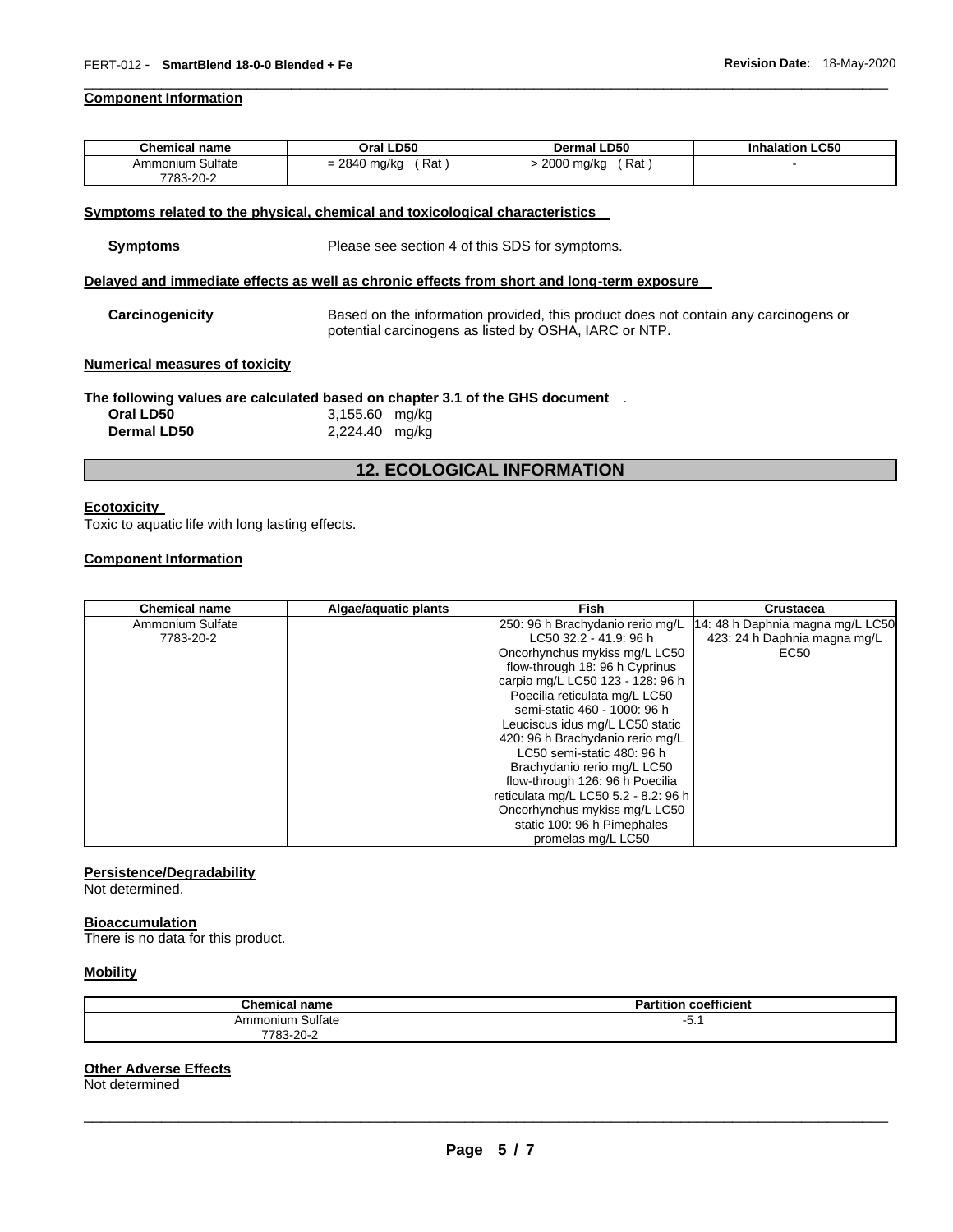### \_\_\_\_\_\_\_\_\_\_\_\_\_\_\_\_\_\_\_\_\_\_\_\_\_\_\_\_\_\_\_\_\_\_\_\_\_\_\_\_\_\_\_\_\_\_\_\_\_\_\_\_\_\_\_\_\_\_\_\_\_\_\_\_\_\_\_\_\_\_\_\_\_\_\_\_\_\_\_\_\_\_\_\_\_\_\_\_\_\_\_\_\_ **13. DISPOSAL CONSIDERATIONS**

#### **Waste Treatment Methods**

| <b>Disposal of Wastes</b>     | Disposal should be in accordance with applicable regional, national and local laws and<br>regulations.                         |  |  |
|-------------------------------|--------------------------------------------------------------------------------------------------------------------------------|--|--|
| <b>Contaminated Packaging</b> | Disposal should be in accordance with applicable regional, national and local laws and<br>regulations.                         |  |  |
|                               | <b>14. TRANSPORT INFORMATION</b>                                                                                               |  |  |
| <b>Note</b>                   | Please see current shipping paper for most up to date shipping information, including<br>exemptions and special circumstances. |  |  |
| DOT                           | Not regulated                                                                                                                  |  |  |
| IATA                          | Not regulated                                                                                                                  |  |  |
| <b>IMDG</b>                   | Not regulated                                                                                                                  |  |  |

### **15. REGULATORY INFORMATION**

### **International Inventories**

| <b>Chemical name</b> | TSCA TSCA Inventory  DSL/NDSL EINECS/ELI <br><b>Status</b> | <b>NCS</b> | <b>ENCS</b> | <b>IECSC</b> | <b>KECL</b> | <b>PICCS</b> | <b>AICS</b> |
|----------------------|------------------------------------------------------------|------------|-------------|--------------|-------------|--------------|-------------|
| Ammonium Sulfate     | ACTIVE                                                     |            |             |              |             |              |             |
| Iron saccharate      |                                                            |            |             |              |             |              |             |

**Legend:** 

*TSCA - United States Toxic Substances Control Act Section 8(b) Inventory* 

*DSL/NDSL - Canadian Domestic Substances List/Non-Domestic Substances List* 

*EINECS/ELINCS - European Inventory of Existing Chemical Substances/European List of Notified Chemical Substances* 

*ENCS - Japan Existing and New Chemical Substances* 

*IECSC - China Inventory of Existing Chemical Substances* 

*KECL - Korean Existing and Evaluated Chemical Substances* 

*PICCS - Philippines Inventory of Chemicals and Chemical Substances* 

*AICS - Australian Inventory of Chemical Substances* 

### **US Federal Regulations**

#### **CERCLA**

This material, as supplied, does not contain any substances regulated as hazardous substances under the Comprehensive Environmental Response Compensation and Liability Act (CERCLA) (40 CFR 302) or the Superfund Amendments and Reauthorization Act (SARA) (40 CFR 355).

### **SARA 313**

Section 313 of Title III of the Superfund Amendments and Reauthorization Act of 1986 (SARA). This product contains a chemical or chemicals which are subject to the reporting requirements of the Act and Title 40 of the Code of Federal Regulations, Part 372

| <b>Chemical name</b>          | CAS No    | Weight-% | Threshold<br><b>SARA 313 -</b><br>Values % |
|-------------------------------|-----------|----------|--------------------------------------------|
| Ammonium Sulfate<br>7783-20-2 | 7783-20-2 | 80-90    | $\cdot \cdot$                              |

### **CWA (Clean Water Act)**

This product does not contain any substances regulated as pollutants pursuant to the Clean Water Act (40 CFR 122.21 and 40 CFR 122.42)